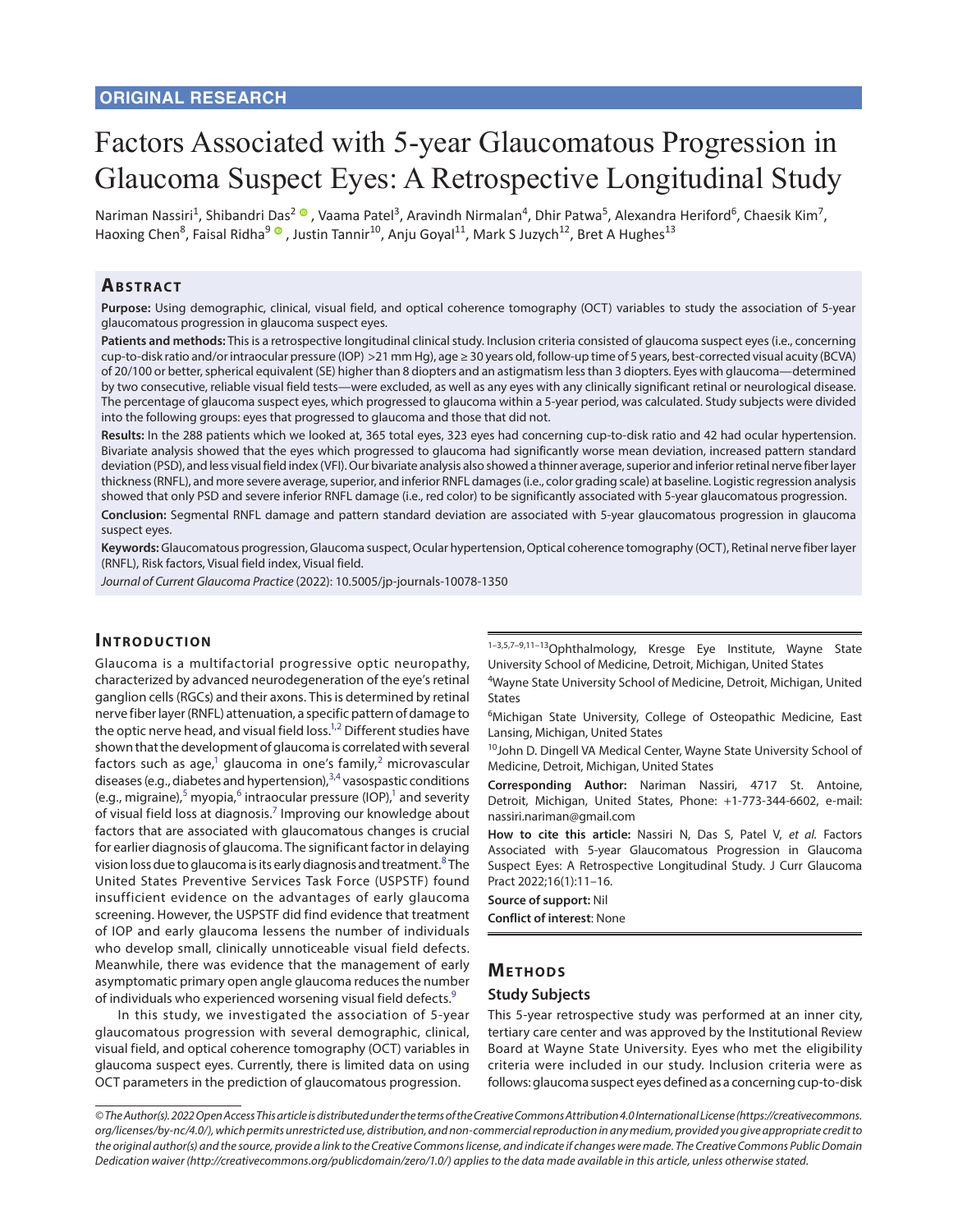ratio and/or intraocular pressure >21 mm Hg, age ≥30 years old, follow-up time of 5 years, best corrected visual acuity (BCVA) of 20/100 or better, spherical equivalent (SE) better than −8 diopters (D), and an astigmatism less than 3D. Eyes with glaucoma which were determined by at least two consecutive reliable visual field test results (24–2 Swedish Interactive Thresholding Algorithm [SITA] strategy, SITA–Fast; Humphrey Field Analyzer) and/or a pattern standard deviation (PSD) with *p*-value less than 0.05 were excluded. Our exclusion criteria strictly followed this definition, regardless of the appearance of the optic disk.<sup>10</sup> Furthermore, eyes with any significant retinal or neurological abnormalities were excluded. If both eyes of the same patient were eligible, both were included.

#### **Study Outcomes**

<span id="page-1-0"></span>Glaucoma suspect eyes were divided into two groups; those which progressed to glaucoma vs those which did not (over 5-year follow-up). [Table 1](#page-2-0) shows the demographic, clinical, visual field and optical coherence tomography (OCT) characteristics of eyes included in our study. Visual field reliability was defined according to the manufacturer's criteria as fixation loss <20%, false-positive errors <15%, and false-negative errors <15%. We used quality Cirrus OCT scans, defined as scans with signal strength >6, and without any retinal nerve fiber layer (RNFL) diskontinuity, misalignment, involuntary saccade, or blinking artifacts. The OCT scans were within 6 months of the visual field tests. We calculated the percentage of glaucoma suspect eyes that progressed to glaucoma within a 5-year time period.

#### **Statistical Analysis**

Statistical analyses were performed using SAS Studio 3.5 (SAS Institute, Inc, Cary, North Carolina, USA), and *p*-value of <0.05 was considered statistically significant. The Kolmogorov-Smirnov test was used to verify the normal distribution of the study outcomes. Parametric and nonparametric statistics were used to compare different study outcomes between the study groups. Logistic regression analyses were performed on statistically significant study variables in the bivariate analysis to determine the association of 5-year glaucomatous progression with different factors.

#### **Resu lts**

A total number of 365 eyes from 288 patients (323 eyes with concerning cup-to-disk ratio and 42 eyes with ocular hypertension) with mean age of 59.08  $\pm$  11.24 years old were included in this study. Overall, 55 (15.07%) eyes progressed to glaucoma within average  $\pm$  SD of 19.12  $\pm$  4.23 months (Table 1). Table 1 shows bivariate analysis of different study variables between the study groups. Both study groups were statistically comparable with regard to age, sex, race, eye laterality, hypertension, diabetes mellitus, family history of glaucoma, fellow eye diagnosed with glaucoma, lens status, best-corrected visual acuity (BCVA), IOP, central corneal thickness, vertical cup-to-disk ratio, and cup-to-disk asymmetry (*p* > 0.05 for all; [\(Table 1\)](#page-2-0). A total number of 48 (13.15%) eyes were on IOP-lowering medications at some point during the 5 years of follow-up [\(Table 1](#page-2-0)). There was no statistically significant difference between the study groups with regard to percentage of eyes on IOP-lowering medications (*p* = 0.70; [Table 1](#page-2-0)) and mean number of medications (*p* = 0.09; ([Table 1](#page-2-0)).

Compared to the eyes without progression, eyes with progression to glaucoma had statistically significantly worse MD (*p* = 0.02), higher PSD (*p* <0.01) and less VFI (*p* < 0.01) at baseline

<span id="page-1-2"></span><span id="page-1-1"></span>[\(Table 1](#page-2-0)). Among them, only PSD showed statistically significant positive association with 5-year glaucomatous progression on logistic regression analysis ([Table 2\)](#page-4-9). Both groups were statistically comparable with regard to percentage of eyes with MD worse or better than -1dB (*p* = 0.12; [Table 1](#page-2-0)). With regard to OCT parameters, there was no statistically significant difference between the study groups in terms of nasal and temporal RNFL thicknesses, cup volume, disk area and rim area at baseline (*p* > 0.05 for all; [Table 1](#page-2-0)). The progressed group showed significantly thinner average, superior and inferior RNFL thicknesses (*p* < 0.01 for all; [Table 1](#page-2-0)). While the progressed group had significantly more severe average, superior and inferior RNFL damages based on analysis of color grading scale (*p* < 0.01 for all), both study groups were statistically comparable with regard to severity of RNFL damage in nasal and temporal quadrants at baseline (*p* > 0.05 for all) [\(Table 1\)](#page-2-0). Among those, the logistic regression analysis showed that only severe RNFL damage (i.e., red color) in the inferior quadrant was significantly associated with 5-year glaucomatous progression ([Table 2](#page-4-9)). We found severe inferior RNFL damage (i.e., red color) has sensitivity, specificity, and positive and negative predictive values of 20.75%, 96.72%, 52.38%, and 87.28%, respectively.

#### **Discussion**

To successfully manage glaucoma, it is imperative to identify patients who are at higher risk of development and progression of glaucoma. This retrospective longitudinal study included 365 glaucoma suspect eyes of 288 patients. We investigated the association of several demographic, clinical, visual field and OCT variables with glaucomatous progression over a period of 5 years in a cohort of glaucoma suspect eyes.

<span id="page-1-3"></span>Several studies including the Ocular Hypertension Treatment Study (OHTS)<sup>1</sup> and the European Glaucoma Prevention Study  $(EGPS)^{11}$  have shown certain risk factors are predictive of the development of glaucoma. The OHTS has shown that baseline age, vertical and horizontal cup-to-disk ratio, PSD, and IOP were good predictors for the onset of primary open angle glaucoma (POAG) in ocular hypertensive patients.<sup>1</sup> In addition, central corneal thickness, measured by pachymetry, was found to be a powerful predictor for the development of POAG.<sup>1</sup> Furthermore, the OHTS has shown that the risk estimation for developing POAG in ocular hypertensive patients is equally accurate using IOP and central corneal thickness as measured, rather than applying a complicated adjustment formula to correct IOP for central corneal thickness[.12](#page-5-1) Moreover, the OHTS has shown that optic disk hemorrhage is an independent predictive factor for development of POAG in patients with ocular hypertension.<sup>13</sup> Additionally, the EGPS has found that baseline age, vertical cup-to-disk ratio, vertical cup-to-disk ratio asymmetry, and PSD were strong predictors of the onset of open angle glaucoma in patients with ocular hypertension. Similar to the OHTS, the EGPS found central corneal thickness was a powerful predictor of the development of open angle glaucoma.<sup>11</sup>

In contrast to OHTS and EGPS, we did not find any significant association between age, central corneal thickness and cup-to-disk ratio, and 5-year glaucomatous progression. In our study, bivariate analysis showed that the glaucomatous progression group had significantly worse MD, higher PSD, and less VFI at baseline. However, only PSD showed statistically significant association with 5-year progression of glaucoma on the logistic regression analysis. We could not find any threshold for baseline MD that could significantly predict 5-year progression of glaucoma. For example, the study groups were not significantly different with regard to

<span id="page-1-5"></span><span id="page-1-4"></span>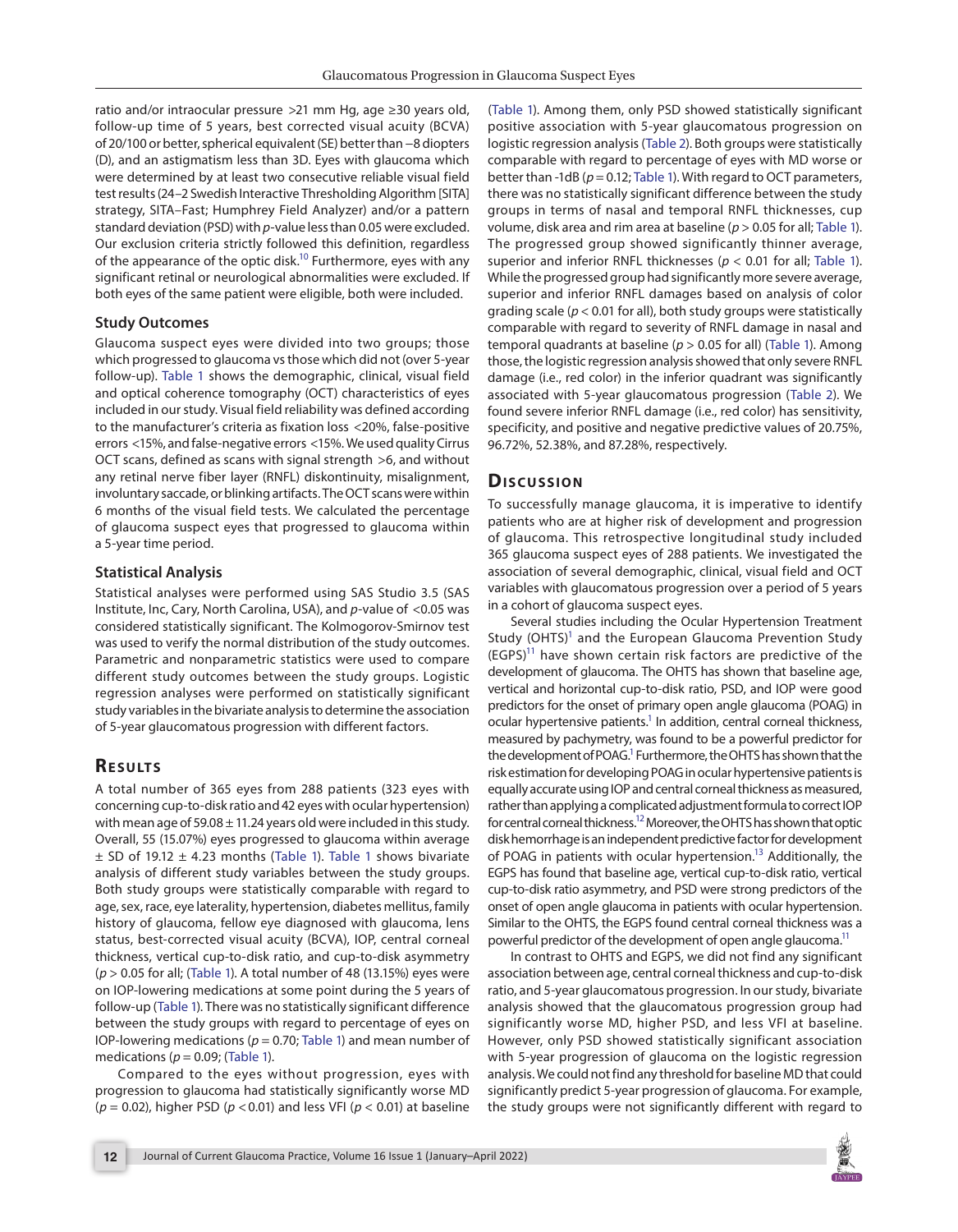<span id="page-2-0"></span>

|  |  |  |  |  | <b>Table 1:</b> Demographic and baseline characteristics of study populations |  |  |  |
|--|--|--|--|--|-------------------------------------------------------------------------------|--|--|--|
|--|--|--|--|--|-------------------------------------------------------------------------------|--|--|--|

| Total<br>Progressed to glaucoma<br>glaucoma<br>p-value<br>Number of eyes, n (%)<br>365<br>55 (15.07)<br>310 (84.93)<br>Number of patients, n (%)<br>288<br>50 (17.36)<br>238 (82.63)<br>Female: Male, n (%)<br>$0.24^{+}$<br>288<br>28 (56): 22 (44)<br>157 (66): 81 (34)<br>Race, n (%)<br>$0.44^{+}$<br>African-American<br>240 (83.33)<br>41 (82.00)<br>199 (83.61)<br>37 (12.85)<br>Caucasian<br>6(12.00)<br>27 (11.34)<br>Other*<br>11(3.82)<br>3(6.00)<br>12 (5.04)<br>365<br>$0.80^{+}$<br>Right: Left, n (%)<br>28 (51): 27 (49)<br>167 (54): 143 (46)<br>Age (years), mean $\pm$ SD<br>$59.08 \pm 11.24$<br>$59.08 \pm 11.24$<br>$56.87 \pm 11.96$<br>0.23<br>Blood hypertension, n (%)<br>Yes<br>204 (70.83)<br>$0.08^{+}$<br>41 (82.00)<br>163 (68.49)<br><b>No</b><br>9(18.00)<br>84 (29.17)<br>75 (31.51)<br>Diabetes mellitus, n (%)<br>Yes<br>96 (32.98)<br>20 (40.00)<br>76 (31.93)<br>$0.32^{+}$<br>No<br>192 (67.02)<br>30 (60.00)<br>162 (68.07)<br>Family history of glaucoma, n (%)<br>$0.84^{+}$<br>Yes<br>126 (43.75)<br>23 (46.00)<br>103 (43.28)<br>No<br>162 (56.25)<br>27 (54.00)<br>135 (56.72)<br>Fellow eye diagnosed with glaucoma, n (%)<br>Yes<br>34 (9.32)<br>10 (18.18)<br>24 (7.74)<br>$0.15^{+}$<br>No<br>331 (90.68)<br>45 (81.82)<br>286 (92.26)<br>Lens status (%)<br>Phakic<br>257 (70.41)<br>39 (70.91)<br>218 (70.32)<br>$0.13^{+}$<br>Pseudophakic<br>108 (29.59)<br>16 (29.09)<br>92 (29.68)<br>Time converted to glaucoma from baseline<br>$19.12 \pm 4.23$<br>(months), mean $\pm$ SD<br>$0.98^{++}$<br>BCVA, LogMAR, mean ± SD<br>$0.083 \pm 0.27$<br>$0.084 \pm 0.17$<br>$0.083 \pm 0.14$<br>IOP (mm Hg), mean $\pm$ SD<br>$0.13^{++}$<br>$18.07 \pm 3.64$<br>$18.07 \pm 3.64$<br>$17.24 \pm 3.80$<br>No. of eyes on medication (%)<br>$0.70^{+}$<br>Yes<br>48 (13.15)<br>7(12.73)<br>41 (13.23)<br><b>No</b><br>317 (86.85)<br>48 (87.27)<br>269 (86.77)<br>$0.09^{++}$<br><b>No. IOP-lowering Medications</b><br>$0.54 \pm 0.63$<br>$0.47 \pm 0.59$<br>$0.54 \pm 0.58$<br>$0.97^{++}$<br>CCT (microns), mean $\pm$ SD<br>$540.25 \pm 47.12$<br>$538.51 \pm 52.10$<br>$542.20 \pm 43.75$<br>$MD$ (dB), mean $\pm$ SD<br>$-0.99 \pm 1.59$<br>$-1.46 \pm 2.02$<br>$-0.91 \pm 1.49$<br>$0.02^{++}$<br>$MD$ (dB) $\leq$ -1dB, n (%)<br>148 (40.55)<br>28 (50.91)<br>120 (38.71)<br>$0.12^{+}$<br>Yes<br>No<br>217 (59.45)<br>27 (49.09)<br>190 (61.29)<br>$< 0.01^{++}$<br>PSD, mean $\pm$ SD<br>$1.42 \pm 0.20$<br>$1.50 \pm 0.21$<br>$1.40 \pm 0.20$<br>$< 0.01^{++}$<br>VFI, mean $\pm$ SD<br>$99.06 \pm 1.00$<br>$98.71 \pm 1.20$<br>$99.12 \pm 0.95$<br>Vertical C/D ratio, mean ± SD<br>$0.59^{++}$<br>$0.60 \pm 0.15$<br>$0.61 \pm 0.17$<br>$0.60 \pm 0.11$<br>$0.70^{++}$<br>C/D asymmetry, mean $\pm$ SD<br>$0.10 \pm 0.11$<br>$0.11 \pm 0.12$<br>$0.10 \pm 0.11$<br>Average RNFL thickness (micron), mean $\pm$ SD<br>$< 0.01$ <sup>++</sup><br>$86.73 \pm 11.72$<br>$83.39 \pm 14.41$<br>$88.34 \pm 9.98$<br>Inferior RNFL thickness (micron), mean $\pm$ SD<br>$< 0.01$ <sup>++</sup><br>$112.67 \pm 17.82$<br>$105.67 \pm 22.66$<br>$114.54 \pm 16.52$<br>Nasal RNFL thickness (micron), mean $\pm$ SD<br>$0.32^{++}$<br>$68.67 \pm 13.11$<br>67.65± 14.48<br>$69.59 \pm 12.86$<br>Superior RNFL thickness (micron), mean ± SD<br>$< 0.01^{++}$<br>$108.42 \pm 20.27$<br>$103.11 \pm 25.84$<br>$110.74 \pm 16.77$<br>$0.34^{++}$<br>Temporal RNFL thickness (micron), mean $\pm$ SD<br>$57.50 \pm 11.47$<br>$56.65 \pm 12.30$<br>$58.17 \pm 10.54$<br>Cup volume (mm <sup>3</sup> ), mean $\pm$ SD<br>$0.92^{++}$<br>$0.33 \pm 0.23$<br>$0.33 \pm 0.26$<br>$0.33 \pm 0.22$ |  | Not progressed to |  |
|---------------------------------------------------------------------------------------------------------------------------------------------------------------------------------------------------------------------------------------------------------------------------------------------------------------------------------------------------------------------------------------------------------------------------------------------------------------------------------------------------------------------------------------------------------------------------------------------------------------------------------------------------------------------------------------------------------------------------------------------------------------------------------------------------------------------------------------------------------------------------------------------------------------------------------------------------------------------------------------------------------------------------------------------------------------------------------------------------------------------------------------------------------------------------------------------------------------------------------------------------------------------------------------------------------------------------------------------------------------------------------------------------------------------------------------------------------------------------------------------------------------------------------------------------------------------------------------------------------------------------------------------------------------------------------------------------------------------------------------------------------------------------------------------------------------------------------------------------------------------------------------------------------------------------------------------------------------------------------------------------------------------------------------------------------------------------------------------------------------------------------------------------------------------------------------------------------------------------------------------------------------------------------------------------------------------------------------------------------------------------------------------------------------------------------------------------------------------------------------------------------------------------------------------------------------------------------------------------------------------------------------------------------------------------------------------------------------------------------------------------------------------------------------------------------------------------------------------------------------------------------------------------------------------------------------------------------------------------------------------------------------------------------------------------------------------------------------------------------------------------------------------------------------------------------------------------------------------------------------------------------------------------------------------------------------------------------------------------------------------------------------------------------------------------------------------------------------------------------------------------------------------------------------------------------------------------------------------------------------------------------------|--|-------------------|--|
|                                                                                                                                                                                                                                                                                                                                                                                                                                                                                                                                                                                                                                                                                                                                                                                                                                                                                                                                                                                                                                                                                                                                                                                                                                                                                                                                                                                                                                                                                                                                                                                                                                                                                                                                                                                                                                                                                                                                                                                                                                                                                                                                                                                                                                                                                                                                                                                                                                                                                                                                                                                                                                                                                                                                                                                                                                                                                                                                                                                                                                                                                                                                                                                                                                                                                                                                                                                                                                                                                                                                                                                                                                       |  |                   |  |
|                                                                                                                                                                                                                                                                                                                                                                                                                                                                                                                                                                                                                                                                                                                                                                                                                                                                                                                                                                                                                                                                                                                                                                                                                                                                                                                                                                                                                                                                                                                                                                                                                                                                                                                                                                                                                                                                                                                                                                                                                                                                                                                                                                                                                                                                                                                                                                                                                                                                                                                                                                                                                                                                                                                                                                                                                                                                                                                                                                                                                                                                                                                                                                                                                                                                                                                                                                                                                                                                                                                                                                                                                                       |  |                   |  |
|                                                                                                                                                                                                                                                                                                                                                                                                                                                                                                                                                                                                                                                                                                                                                                                                                                                                                                                                                                                                                                                                                                                                                                                                                                                                                                                                                                                                                                                                                                                                                                                                                                                                                                                                                                                                                                                                                                                                                                                                                                                                                                                                                                                                                                                                                                                                                                                                                                                                                                                                                                                                                                                                                                                                                                                                                                                                                                                                                                                                                                                                                                                                                                                                                                                                                                                                                                                                                                                                                                                                                                                                                                       |  |                   |  |
|                                                                                                                                                                                                                                                                                                                                                                                                                                                                                                                                                                                                                                                                                                                                                                                                                                                                                                                                                                                                                                                                                                                                                                                                                                                                                                                                                                                                                                                                                                                                                                                                                                                                                                                                                                                                                                                                                                                                                                                                                                                                                                                                                                                                                                                                                                                                                                                                                                                                                                                                                                                                                                                                                                                                                                                                                                                                                                                                                                                                                                                                                                                                                                                                                                                                                                                                                                                                                                                                                                                                                                                                                                       |  |                   |  |
|                                                                                                                                                                                                                                                                                                                                                                                                                                                                                                                                                                                                                                                                                                                                                                                                                                                                                                                                                                                                                                                                                                                                                                                                                                                                                                                                                                                                                                                                                                                                                                                                                                                                                                                                                                                                                                                                                                                                                                                                                                                                                                                                                                                                                                                                                                                                                                                                                                                                                                                                                                                                                                                                                                                                                                                                                                                                                                                                                                                                                                                                                                                                                                                                                                                                                                                                                                                                                                                                                                                                                                                                                                       |  |                   |  |
|                                                                                                                                                                                                                                                                                                                                                                                                                                                                                                                                                                                                                                                                                                                                                                                                                                                                                                                                                                                                                                                                                                                                                                                                                                                                                                                                                                                                                                                                                                                                                                                                                                                                                                                                                                                                                                                                                                                                                                                                                                                                                                                                                                                                                                                                                                                                                                                                                                                                                                                                                                                                                                                                                                                                                                                                                                                                                                                                                                                                                                                                                                                                                                                                                                                                                                                                                                                                                                                                                                                                                                                                                                       |  |                   |  |
|                                                                                                                                                                                                                                                                                                                                                                                                                                                                                                                                                                                                                                                                                                                                                                                                                                                                                                                                                                                                                                                                                                                                                                                                                                                                                                                                                                                                                                                                                                                                                                                                                                                                                                                                                                                                                                                                                                                                                                                                                                                                                                                                                                                                                                                                                                                                                                                                                                                                                                                                                                                                                                                                                                                                                                                                                                                                                                                                                                                                                                                                                                                                                                                                                                                                                                                                                                                                                                                                                                                                                                                                                                       |  |                   |  |
|                                                                                                                                                                                                                                                                                                                                                                                                                                                                                                                                                                                                                                                                                                                                                                                                                                                                                                                                                                                                                                                                                                                                                                                                                                                                                                                                                                                                                                                                                                                                                                                                                                                                                                                                                                                                                                                                                                                                                                                                                                                                                                                                                                                                                                                                                                                                                                                                                                                                                                                                                                                                                                                                                                                                                                                                                                                                                                                                                                                                                                                                                                                                                                                                                                                                                                                                                                                                                                                                                                                                                                                                                                       |  |                   |  |
|                                                                                                                                                                                                                                                                                                                                                                                                                                                                                                                                                                                                                                                                                                                                                                                                                                                                                                                                                                                                                                                                                                                                                                                                                                                                                                                                                                                                                                                                                                                                                                                                                                                                                                                                                                                                                                                                                                                                                                                                                                                                                                                                                                                                                                                                                                                                                                                                                                                                                                                                                                                                                                                                                                                                                                                                                                                                                                                                                                                                                                                                                                                                                                                                                                                                                                                                                                                                                                                                                                                                                                                                                                       |  |                   |  |
|                                                                                                                                                                                                                                                                                                                                                                                                                                                                                                                                                                                                                                                                                                                                                                                                                                                                                                                                                                                                                                                                                                                                                                                                                                                                                                                                                                                                                                                                                                                                                                                                                                                                                                                                                                                                                                                                                                                                                                                                                                                                                                                                                                                                                                                                                                                                                                                                                                                                                                                                                                                                                                                                                                                                                                                                                                                                                                                                                                                                                                                                                                                                                                                                                                                                                                                                                                                                                                                                                                                                                                                                                                       |  |                   |  |
|                                                                                                                                                                                                                                                                                                                                                                                                                                                                                                                                                                                                                                                                                                                                                                                                                                                                                                                                                                                                                                                                                                                                                                                                                                                                                                                                                                                                                                                                                                                                                                                                                                                                                                                                                                                                                                                                                                                                                                                                                                                                                                                                                                                                                                                                                                                                                                                                                                                                                                                                                                                                                                                                                                                                                                                                                                                                                                                                                                                                                                                                                                                                                                                                                                                                                                                                                                                                                                                                                                                                                                                                                                       |  |                   |  |
|                                                                                                                                                                                                                                                                                                                                                                                                                                                                                                                                                                                                                                                                                                                                                                                                                                                                                                                                                                                                                                                                                                                                                                                                                                                                                                                                                                                                                                                                                                                                                                                                                                                                                                                                                                                                                                                                                                                                                                                                                                                                                                                                                                                                                                                                                                                                                                                                                                                                                                                                                                                                                                                                                                                                                                                                                                                                                                                                                                                                                                                                                                                                                                                                                                                                                                                                                                                                                                                                                                                                                                                                                                       |  |                   |  |
|                                                                                                                                                                                                                                                                                                                                                                                                                                                                                                                                                                                                                                                                                                                                                                                                                                                                                                                                                                                                                                                                                                                                                                                                                                                                                                                                                                                                                                                                                                                                                                                                                                                                                                                                                                                                                                                                                                                                                                                                                                                                                                                                                                                                                                                                                                                                                                                                                                                                                                                                                                                                                                                                                                                                                                                                                                                                                                                                                                                                                                                                                                                                                                                                                                                                                                                                                                                                                                                                                                                                                                                                                                       |  |                   |  |
|                                                                                                                                                                                                                                                                                                                                                                                                                                                                                                                                                                                                                                                                                                                                                                                                                                                                                                                                                                                                                                                                                                                                                                                                                                                                                                                                                                                                                                                                                                                                                                                                                                                                                                                                                                                                                                                                                                                                                                                                                                                                                                                                                                                                                                                                                                                                                                                                                                                                                                                                                                                                                                                                                                                                                                                                                                                                                                                                                                                                                                                                                                                                                                                                                                                                                                                                                                                                                                                                                                                                                                                                                                       |  |                   |  |
|                                                                                                                                                                                                                                                                                                                                                                                                                                                                                                                                                                                                                                                                                                                                                                                                                                                                                                                                                                                                                                                                                                                                                                                                                                                                                                                                                                                                                                                                                                                                                                                                                                                                                                                                                                                                                                                                                                                                                                                                                                                                                                                                                                                                                                                                                                                                                                                                                                                                                                                                                                                                                                                                                                                                                                                                                                                                                                                                                                                                                                                                                                                                                                                                                                                                                                                                                                                                                                                                                                                                                                                                                                       |  |                   |  |
|                                                                                                                                                                                                                                                                                                                                                                                                                                                                                                                                                                                                                                                                                                                                                                                                                                                                                                                                                                                                                                                                                                                                                                                                                                                                                                                                                                                                                                                                                                                                                                                                                                                                                                                                                                                                                                                                                                                                                                                                                                                                                                                                                                                                                                                                                                                                                                                                                                                                                                                                                                                                                                                                                                                                                                                                                                                                                                                                                                                                                                                                                                                                                                                                                                                                                                                                                                                                                                                                                                                                                                                                                                       |  |                   |  |
|                                                                                                                                                                                                                                                                                                                                                                                                                                                                                                                                                                                                                                                                                                                                                                                                                                                                                                                                                                                                                                                                                                                                                                                                                                                                                                                                                                                                                                                                                                                                                                                                                                                                                                                                                                                                                                                                                                                                                                                                                                                                                                                                                                                                                                                                                                                                                                                                                                                                                                                                                                                                                                                                                                                                                                                                                                                                                                                                                                                                                                                                                                                                                                                                                                                                                                                                                                                                                                                                                                                                                                                                                                       |  |                   |  |
|                                                                                                                                                                                                                                                                                                                                                                                                                                                                                                                                                                                                                                                                                                                                                                                                                                                                                                                                                                                                                                                                                                                                                                                                                                                                                                                                                                                                                                                                                                                                                                                                                                                                                                                                                                                                                                                                                                                                                                                                                                                                                                                                                                                                                                                                                                                                                                                                                                                                                                                                                                                                                                                                                                                                                                                                                                                                                                                                                                                                                                                                                                                                                                                                                                                                                                                                                                                                                                                                                                                                                                                                                                       |  |                   |  |
|                                                                                                                                                                                                                                                                                                                                                                                                                                                                                                                                                                                                                                                                                                                                                                                                                                                                                                                                                                                                                                                                                                                                                                                                                                                                                                                                                                                                                                                                                                                                                                                                                                                                                                                                                                                                                                                                                                                                                                                                                                                                                                                                                                                                                                                                                                                                                                                                                                                                                                                                                                                                                                                                                                                                                                                                                                                                                                                                                                                                                                                                                                                                                                                                                                                                                                                                                                                                                                                                                                                                                                                                                                       |  |                   |  |
|                                                                                                                                                                                                                                                                                                                                                                                                                                                                                                                                                                                                                                                                                                                                                                                                                                                                                                                                                                                                                                                                                                                                                                                                                                                                                                                                                                                                                                                                                                                                                                                                                                                                                                                                                                                                                                                                                                                                                                                                                                                                                                                                                                                                                                                                                                                                                                                                                                                                                                                                                                                                                                                                                                                                                                                                                                                                                                                                                                                                                                                                                                                                                                                                                                                                                                                                                                                                                                                                                                                                                                                                                                       |  |                   |  |
|                                                                                                                                                                                                                                                                                                                                                                                                                                                                                                                                                                                                                                                                                                                                                                                                                                                                                                                                                                                                                                                                                                                                                                                                                                                                                                                                                                                                                                                                                                                                                                                                                                                                                                                                                                                                                                                                                                                                                                                                                                                                                                                                                                                                                                                                                                                                                                                                                                                                                                                                                                                                                                                                                                                                                                                                                                                                                                                                                                                                                                                                                                                                                                                                                                                                                                                                                                                                                                                                                                                                                                                                                                       |  |                   |  |
|                                                                                                                                                                                                                                                                                                                                                                                                                                                                                                                                                                                                                                                                                                                                                                                                                                                                                                                                                                                                                                                                                                                                                                                                                                                                                                                                                                                                                                                                                                                                                                                                                                                                                                                                                                                                                                                                                                                                                                                                                                                                                                                                                                                                                                                                                                                                                                                                                                                                                                                                                                                                                                                                                                                                                                                                                                                                                                                                                                                                                                                                                                                                                                                                                                                                                                                                                                                                                                                                                                                                                                                                                                       |  |                   |  |
|                                                                                                                                                                                                                                                                                                                                                                                                                                                                                                                                                                                                                                                                                                                                                                                                                                                                                                                                                                                                                                                                                                                                                                                                                                                                                                                                                                                                                                                                                                                                                                                                                                                                                                                                                                                                                                                                                                                                                                                                                                                                                                                                                                                                                                                                                                                                                                                                                                                                                                                                                                                                                                                                                                                                                                                                                                                                                                                                                                                                                                                                                                                                                                                                                                                                                                                                                                                                                                                                                                                                                                                                                                       |  |                   |  |
|                                                                                                                                                                                                                                                                                                                                                                                                                                                                                                                                                                                                                                                                                                                                                                                                                                                                                                                                                                                                                                                                                                                                                                                                                                                                                                                                                                                                                                                                                                                                                                                                                                                                                                                                                                                                                                                                                                                                                                                                                                                                                                                                                                                                                                                                                                                                                                                                                                                                                                                                                                                                                                                                                                                                                                                                                                                                                                                                                                                                                                                                                                                                                                                                                                                                                                                                                                                                                                                                                                                                                                                                                                       |  |                   |  |
|                                                                                                                                                                                                                                                                                                                                                                                                                                                                                                                                                                                                                                                                                                                                                                                                                                                                                                                                                                                                                                                                                                                                                                                                                                                                                                                                                                                                                                                                                                                                                                                                                                                                                                                                                                                                                                                                                                                                                                                                                                                                                                                                                                                                                                                                                                                                                                                                                                                                                                                                                                                                                                                                                                                                                                                                                                                                                                                                                                                                                                                                                                                                                                                                                                                                                                                                                                                                                                                                                                                                                                                                                                       |  |                   |  |
|                                                                                                                                                                                                                                                                                                                                                                                                                                                                                                                                                                                                                                                                                                                                                                                                                                                                                                                                                                                                                                                                                                                                                                                                                                                                                                                                                                                                                                                                                                                                                                                                                                                                                                                                                                                                                                                                                                                                                                                                                                                                                                                                                                                                                                                                                                                                                                                                                                                                                                                                                                                                                                                                                                                                                                                                                                                                                                                                                                                                                                                                                                                                                                                                                                                                                                                                                                                                                                                                                                                                                                                                                                       |  |                   |  |
|                                                                                                                                                                                                                                                                                                                                                                                                                                                                                                                                                                                                                                                                                                                                                                                                                                                                                                                                                                                                                                                                                                                                                                                                                                                                                                                                                                                                                                                                                                                                                                                                                                                                                                                                                                                                                                                                                                                                                                                                                                                                                                                                                                                                                                                                                                                                                                                                                                                                                                                                                                                                                                                                                                                                                                                                                                                                                                                                                                                                                                                                                                                                                                                                                                                                                                                                                                                                                                                                                                                                                                                                                                       |  |                   |  |
|                                                                                                                                                                                                                                                                                                                                                                                                                                                                                                                                                                                                                                                                                                                                                                                                                                                                                                                                                                                                                                                                                                                                                                                                                                                                                                                                                                                                                                                                                                                                                                                                                                                                                                                                                                                                                                                                                                                                                                                                                                                                                                                                                                                                                                                                                                                                                                                                                                                                                                                                                                                                                                                                                                                                                                                                                                                                                                                                                                                                                                                                                                                                                                                                                                                                                                                                                                                                                                                                                                                                                                                                                                       |  |                   |  |
|                                                                                                                                                                                                                                                                                                                                                                                                                                                                                                                                                                                                                                                                                                                                                                                                                                                                                                                                                                                                                                                                                                                                                                                                                                                                                                                                                                                                                                                                                                                                                                                                                                                                                                                                                                                                                                                                                                                                                                                                                                                                                                                                                                                                                                                                                                                                                                                                                                                                                                                                                                                                                                                                                                                                                                                                                                                                                                                                                                                                                                                                                                                                                                                                                                                                                                                                                                                                                                                                                                                                                                                                                                       |  |                   |  |
|                                                                                                                                                                                                                                                                                                                                                                                                                                                                                                                                                                                                                                                                                                                                                                                                                                                                                                                                                                                                                                                                                                                                                                                                                                                                                                                                                                                                                                                                                                                                                                                                                                                                                                                                                                                                                                                                                                                                                                                                                                                                                                                                                                                                                                                                                                                                                                                                                                                                                                                                                                                                                                                                                                                                                                                                                                                                                                                                                                                                                                                                                                                                                                                                                                                                                                                                                                                                                                                                                                                                                                                                                                       |  |                   |  |
|                                                                                                                                                                                                                                                                                                                                                                                                                                                                                                                                                                                                                                                                                                                                                                                                                                                                                                                                                                                                                                                                                                                                                                                                                                                                                                                                                                                                                                                                                                                                                                                                                                                                                                                                                                                                                                                                                                                                                                                                                                                                                                                                                                                                                                                                                                                                                                                                                                                                                                                                                                                                                                                                                                                                                                                                                                                                                                                                                                                                                                                                                                                                                                                                                                                                                                                                                                                                                                                                                                                                                                                                                                       |  |                   |  |
|                                                                                                                                                                                                                                                                                                                                                                                                                                                                                                                                                                                                                                                                                                                                                                                                                                                                                                                                                                                                                                                                                                                                                                                                                                                                                                                                                                                                                                                                                                                                                                                                                                                                                                                                                                                                                                                                                                                                                                                                                                                                                                                                                                                                                                                                                                                                                                                                                                                                                                                                                                                                                                                                                                                                                                                                                                                                                                                                                                                                                                                                                                                                                                                                                                                                                                                                                                                                                                                                                                                                                                                                                                       |  |                   |  |
|                                                                                                                                                                                                                                                                                                                                                                                                                                                                                                                                                                                                                                                                                                                                                                                                                                                                                                                                                                                                                                                                                                                                                                                                                                                                                                                                                                                                                                                                                                                                                                                                                                                                                                                                                                                                                                                                                                                                                                                                                                                                                                                                                                                                                                                                                                                                                                                                                                                                                                                                                                                                                                                                                                                                                                                                                                                                                                                                                                                                                                                                                                                                                                                                                                                                                                                                                                                                                                                                                                                                                                                                                                       |  |                   |  |
|                                                                                                                                                                                                                                                                                                                                                                                                                                                                                                                                                                                                                                                                                                                                                                                                                                                                                                                                                                                                                                                                                                                                                                                                                                                                                                                                                                                                                                                                                                                                                                                                                                                                                                                                                                                                                                                                                                                                                                                                                                                                                                                                                                                                                                                                                                                                                                                                                                                                                                                                                                                                                                                                                                                                                                                                                                                                                                                                                                                                                                                                                                                                                                                                                                                                                                                                                                                                                                                                                                                                                                                                                                       |  |                   |  |
|                                                                                                                                                                                                                                                                                                                                                                                                                                                                                                                                                                                                                                                                                                                                                                                                                                                                                                                                                                                                                                                                                                                                                                                                                                                                                                                                                                                                                                                                                                                                                                                                                                                                                                                                                                                                                                                                                                                                                                                                                                                                                                                                                                                                                                                                                                                                                                                                                                                                                                                                                                                                                                                                                                                                                                                                                                                                                                                                                                                                                                                                                                                                                                                                                                                                                                                                                                                                                                                                                                                                                                                                                                       |  |                   |  |
|                                                                                                                                                                                                                                                                                                                                                                                                                                                                                                                                                                                                                                                                                                                                                                                                                                                                                                                                                                                                                                                                                                                                                                                                                                                                                                                                                                                                                                                                                                                                                                                                                                                                                                                                                                                                                                                                                                                                                                                                                                                                                                                                                                                                                                                                                                                                                                                                                                                                                                                                                                                                                                                                                                                                                                                                                                                                                                                                                                                                                                                                                                                                                                                                                                                                                                                                                                                                                                                                                                                                                                                                                                       |  |                   |  |
|                                                                                                                                                                                                                                                                                                                                                                                                                                                                                                                                                                                                                                                                                                                                                                                                                                                                                                                                                                                                                                                                                                                                                                                                                                                                                                                                                                                                                                                                                                                                                                                                                                                                                                                                                                                                                                                                                                                                                                                                                                                                                                                                                                                                                                                                                                                                                                                                                                                                                                                                                                                                                                                                                                                                                                                                                                                                                                                                                                                                                                                                                                                                                                                                                                                                                                                                                                                                                                                                                                                                                                                                                                       |  |                   |  |
|                                                                                                                                                                                                                                                                                                                                                                                                                                                                                                                                                                                                                                                                                                                                                                                                                                                                                                                                                                                                                                                                                                                                                                                                                                                                                                                                                                                                                                                                                                                                                                                                                                                                                                                                                                                                                                                                                                                                                                                                                                                                                                                                                                                                                                                                                                                                                                                                                                                                                                                                                                                                                                                                                                                                                                                                                                                                                                                                                                                                                                                                                                                                                                                                                                                                                                                                                                                                                                                                                                                                                                                                                                       |  |                   |  |
|                                                                                                                                                                                                                                                                                                                                                                                                                                                                                                                                                                                                                                                                                                                                                                                                                                                                                                                                                                                                                                                                                                                                                                                                                                                                                                                                                                                                                                                                                                                                                                                                                                                                                                                                                                                                                                                                                                                                                                                                                                                                                                                                                                                                                                                                                                                                                                                                                                                                                                                                                                                                                                                                                                                                                                                                                                                                                                                                                                                                                                                                                                                                                                                                                                                                                                                                                                                                                                                                                                                                                                                                                                       |  |                   |  |
|                                                                                                                                                                                                                                                                                                                                                                                                                                                                                                                                                                                                                                                                                                                                                                                                                                                                                                                                                                                                                                                                                                                                                                                                                                                                                                                                                                                                                                                                                                                                                                                                                                                                                                                                                                                                                                                                                                                                                                                                                                                                                                                                                                                                                                                                                                                                                                                                                                                                                                                                                                                                                                                                                                                                                                                                                                                                                                                                                                                                                                                                                                                                                                                                                                                                                                                                                                                                                                                                                                                                                                                                                                       |  |                   |  |
|                                                                                                                                                                                                                                                                                                                                                                                                                                                                                                                                                                                                                                                                                                                                                                                                                                                                                                                                                                                                                                                                                                                                                                                                                                                                                                                                                                                                                                                                                                                                                                                                                                                                                                                                                                                                                                                                                                                                                                                                                                                                                                                                                                                                                                                                                                                                                                                                                                                                                                                                                                                                                                                                                                                                                                                                                                                                                                                                                                                                                                                                                                                                                                                                                                                                                                                                                                                                                                                                                                                                                                                                                                       |  |                   |  |
|                                                                                                                                                                                                                                                                                                                                                                                                                                                                                                                                                                                                                                                                                                                                                                                                                                                                                                                                                                                                                                                                                                                                                                                                                                                                                                                                                                                                                                                                                                                                                                                                                                                                                                                                                                                                                                                                                                                                                                                                                                                                                                                                                                                                                                                                                                                                                                                                                                                                                                                                                                                                                                                                                                                                                                                                                                                                                                                                                                                                                                                                                                                                                                                                                                                                                                                                                                                                                                                                                                                                                                                                                                       |  |                   |  |
|                                                                                                                                                                                                                                                                                                                                                                                                                                                                                                                                                                                                                                                                                                                                                                                                                                                                                                                                                                                                                                                                                                                                                                                                                                                                                                                                                                                                                                                                                                                                                                                                                                                                                                                                                                                                                                                                                                                                                                                                                                                                                                                                                                                                                                                                                                                                                                                                                                                                                                                                                                                                                                                                                                                                                                                                                                                                                                                                                                                                                                                                                                                                                                                                                                                                                                                                                                                                                                                                                                                                                                                                                                       |  |                   |  |
|                                                                                                                                                                                                                                                                                                                                                                                                                                                                                                                                                                                                                                                                                                                                                                                                                                                                                                                                                                                                                                                                                                                                                                                                                                                                                                                                                                                                                                                                                                                                                                                                                                                                                                                                                                                                                                                                                                                                                                                                                                                                                                                                                                                                                                                                                                                                                                                                                                                                                                                                                                                                                                                                                                                                                                                                                                                                                                                                                                                                                                                                                                                                                                                                                                                                                                                                                                                                                                                                                                                                                                                                                                       |  |                   |  |
|                                                                                                                                                                                                                                                                                                                                                                                                                                                                                                                                                                                                                                                                                                                                                                                                                                                                                                                                                                                                                                                                                                                                                                                                                                                                                                                                                                                                                                                                                                                                                                                                                                                                                                                                                                                                                                                                                                                                                                                                                                                                                                                                                                                                                                                                                                                                                                                                                                                                                                                                                                                                                                                                                                                                                                                                                                                                                                                                                                                                                                                                                                                                                                                                                                                                                                                                                                                                                                                                                                                                                                                                                                       |  |                   |  |
|                                                                                                                                                                                                                                                                                                                                                                                                                                                                                                                                                                                                                                                                                                                                                                                                                                                                                                                                                                                                                                                                                                                                                                                                                                                                                                                                                                                                                                                                                                                                                                                                                                                                                                                                                                                                                                                                                                                                                                                                                                                                                                                                                                                                                                                                                                                                                                                                                                                                                                                                                                                                                                                                                                                                                                                                                                                                                                                                                                                                                                                                                                                                                                                                                                                                                                                                                                                                                                                                                                                                                                                                                                       |  |                   |  |
|                                                                                                                                                                                                                                                                                                                                                                                                                                                                                                                                                                                                                                                                                                                                                                                                                                                                                                                                                                                                                                                                                                                                                                                                                                                                                                                                                                                                                                                                                                                                                                                                                                                                                                                                                                                                                                                                                                                                                                                                                                                                                                                                                                                                                                                                                                                                                                                                                                                                                                                                                                                                                                                                                                                                                                                                                                                                                                                                                                                                                                                                                                                                                                                                                                                                                                                                                                                                                                                                                                                                                                                                                                       |  |                   |  |
|                                                                                                                                                                                                                                                                                                                                                                                                                                                                                                                                                                                                                                                                                                                                                                                                                                                                                                                                                                                                                                                                                                                                                                                                                                                                                                                                                                                                                                                                                                                                                                                                                                                                                                                                                                                                                                                                                                                                                                                                                                                                                                                                                                                                                                                                                                                                                                                                                                                                                                                                                                                                                                                                                                                                                                                                                                                                                                                                                                                                                                                                                                                                                                                                                                                                                                                                                                                                                                                                                                                                                                                                                                       |  |                   |  |
| Disk area (mm <sup>2</sup> ), mean $\pm$ SD<br>$0.45^{++}$<br>$2.07 \pm 0.41$<br>$2.10 \pm 0.45$<br>$2.05 \pm 0.40$                                                                                                                                                                                                                                                                                                                                                                                                                                                                                                                                                                                                                                                                                                                                                                                                                                                                                                                                                                                                                                                                                                                                                                                                                                                                                                                                                                                                                                                                                                                                                                                                                                                                                                                                                                                                                                                                                                                                                                                                                                                                                                                                                                                                                                                                                                                                                                                                                                                                                                                                                                                                                                                                                                                                                                                                                                                                                                                                                                                                                                                                                                                                                                                                                                                                                                                                                                                                                                                                                                                   |  |                   |  |

*Continued...*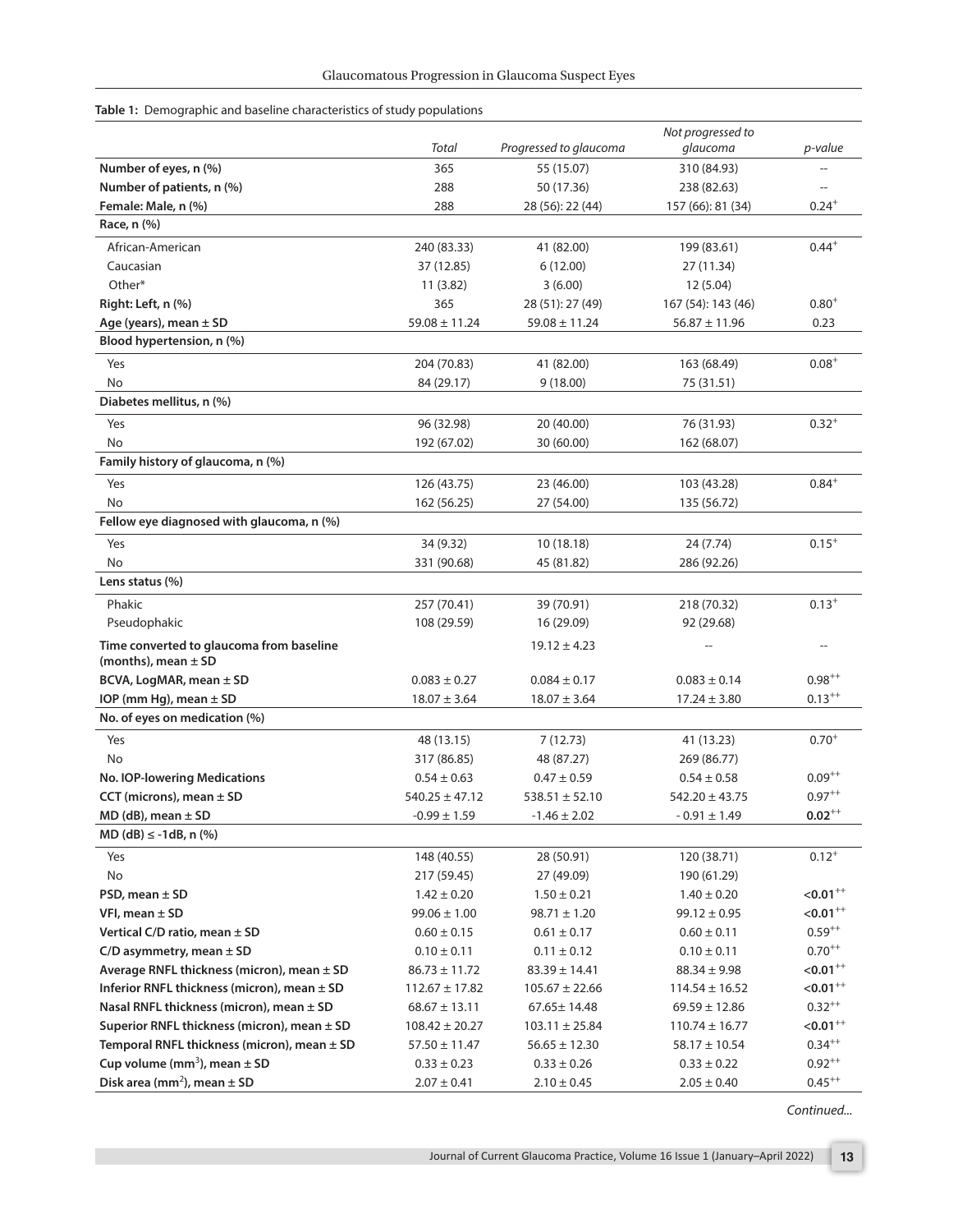#### **Table 1:** *Continued*

|                                            |                 |                        | Not progressed to |                       |
|--------------------------------------------|-----------------|------------------------|-------------------|-----------------------|
|                                            | <b>Total</b>    | Progressed to glaucoma | glaucoma          | p-value               |
| Rim area (mm <sup>2</sup> ), mean $\pm$ SD | $1.20 \pm 0.27$ | $1.20 \pm 0.34$        | $1.20 \pm 0.23$   | $0.96^{++}$           |
| Average RNFL color, n (%)                  |                 |                        |                   |                       |
| White                                      | 18 (4.93)       | 4(7.27)                | 14 (4.52)         | $< 0.01$ <sup>+</sup> |
| Green                                      | 285 (78.08)     | 37 (67.27)             | 248 (80.00)       |                       |
| Yellow                                     | 49 (13.42)      | 7(12.73)               | 42 (13.55)        |                       |
| Red                                        | 13 (3.56)       | 7(12.73)               | 6(1.93)           |                       |
| Inferior RNFL color, n (%)                 |                 |                        |                   |                       |
| White                                      | 17 (4.66)       | 1(1.85)                | 16(4.61)          | $< 0.01$ <sup>+</sup> |
| Green                                      | 295 (80.82)     | 37 (72.22)             | 258 (83.88)       |                       |
| Yellow                                     | 31 (8.49)       | 5(5.56)                | 26(8.22)          |                       |
| Red                                        | 22(6.03)        | 12 (20.37)             | 10(3.30)          |                       |
| Nasal RNFL color, n (%)                    |                 |                        |                   |                       |
| White                                      | 25(6.85)        | 4(7.27)                | 21(6.77)          | $0.52^{+}$            |
| Green                                      | 323 (89.31)     | 48 (87.27)             | 275 (88.71)       |                       |
| Yellow                                     | 11(3.01)        | 1(1.82)                | 10(3.23)          |                       |
| Red                                        | 6(1.64)         | 2(3.64)                | 4(1.29)           |                       |
| Superior RNFL color, n (%)                 |                 |                        |                   |                       |
| White                                      | 21(5.75)        | 6(10.91)               | 15 (4.84)         | $< 0.01$ <sup>+</sup> |
| Green                                      | 290 (79.45)     | 33 (60.00)             | 257 (82.90)       |                       |
| Yellow                                     | 25(6.85)        | 6(10.91)               | 19(6.13)          |                       |
| Red                                        | 29 (7.94)       | 10 (18.18)             | 19(6.13)          |                       |
| Temporal RNFL color, n (%)                 |                 |                        |                   |                       |
| White                                      | 10(2.74)        | 2(3.64)                | 8(2.58)           | $0.31^{+}$            |
| Green                                      | 305 (83.56)     | 42 (76.36)             | 263 (84.83)       |                       |
| Yellow                                     | 28 (7.67)       | 6(10.91)               | 22(7.10)          |                       |
| Red                                        | 22(6.03)        | 5(9.09)                | 17 (5.48)         |                       |

+Chi square test; ++t test; BCVA, best-corrected visual acuity; IOP, intraocular pressure; CCT, central corneal thickness; RNFL, retinal nerve fiber layer; C/D ratio, cup to disk ratio; MD, mean deviation; PSD, pattern standard deviation; SD, standard deviation; VFI: visual field index

percentage of eyes with baseline MD worse or better than -1dB [\(Table 1](#page-2-0)). The majority of glaucoma suspicious eyes in our study were based on optic nerve appearance. Therefore, findings of the OHTS and EGPS may not be comparable with our findings.

Structural and functional changes are useful indicators to detect glaucoma progression, but these changes often do not happen simultaneously over a period of time. However, both structural and functional progression will ultimately confirm the findings of the other modality during the course of follow-up. There is still controversy regarding whether structural changes precede functional loss as measured by perimetry.<sup>14[-23](#page-5-7)</sup> Although studies have different definitions for structural and functional progression, some studies have reported that structural changes precede functional changes in glaucoma progression.<sup>14,[24](#page-5-4),[25](#page-5-8)</sup> The OHTS has shown that 35% of patients with visual field loss were without any sign of structural progression.<sup>[8](#page-4-7)</sup> Medeiros et al.<sup>25</sup> and Sehi et al.<sup>14</sup> have similarly reported that 34% and 37% of all glaucoma suspect individuals, respectively, developed visual field defects without structural progression. It is not quite clear why functional progression precedes structural progression in some patients and vice versa. In our study, we found eyes in the progressed group have significantly thinner baseline average, superior and inferior RNFL thicknesses in bivariate analysis. However, the logistic regression analysis did not show any significant association between average, <span id="page-3-4"></span><span id="page-3-0"></span>superior, and inferior RNFL thicknesses and 5-year progression of glaucoma ([Table 2\)](#page-4-9). In bivariate analysis, we found that the progressed group had significantly more severe average, superior, and inferior RNFL damage based on the color grading scale at baseline. However, the logistic analysis showed only severe inferior RNFL damage was significantly associated with 5-year glaucomatous damage ([Table 2](#page-4-9)). We found severe inferior RNFL damage (i.e., red color) has a very high specificity of 96.72% Taliantzis et al. have shown that segmental RNFL thickness on OCT examination constitutes an important indication of early functional changes, even if they are not still manifested on achromatic perimetry.<sup>[24](#page-5-4)</sup> Lalezary et al. found that OCT RNFL measurements at baseline was an independent predictor for development of glaucomatous change in glaucoma suspect/preperimetric glaucoma and glaucomatous eyes. They reported that average and superior RNFL are significant predictors of subsequent visual field loss.<sup>[26](#page-5-5)</sup> They found that for every 10 μm decrease in average RNFL there is an associated 38% higher chance for visual field progression; meanwhile, for every 10 μm thinning of superior RNFL, there is associated 20% higher chance of visual field progression.<sup>[26](#page-5-5)</sup>

Our study has potential limitations. Due to the retrospective nature of the study, eyes participated in this study were diagnosed at the discretion of the attending physician. This may make it difficult to determine the true 5-year progression of glaucoma. The

<span id="page-3-3"></span><span id="page-3-2"></span><span id="page-3-1"></span>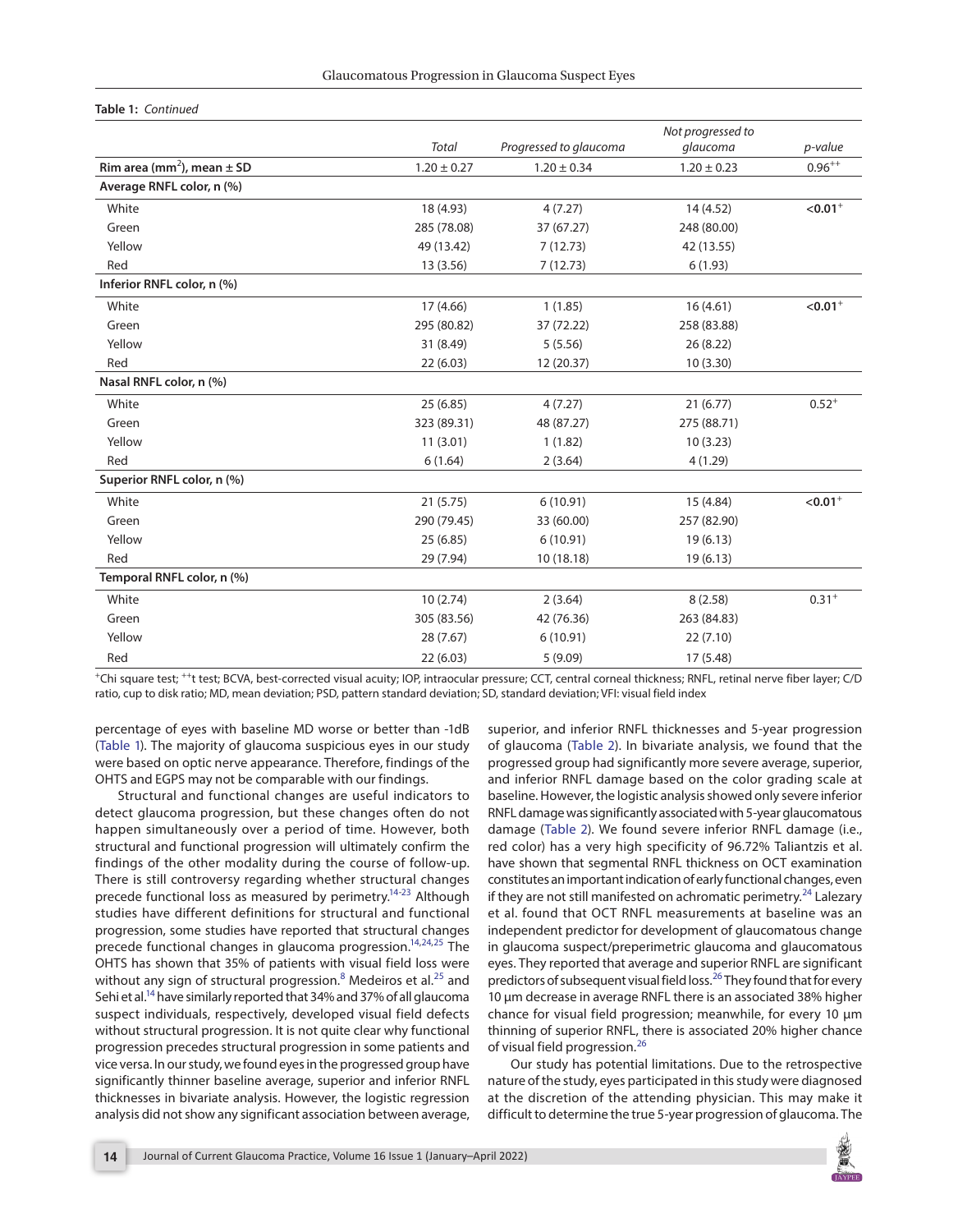| p-value<br>0.55<br>0.01 | 95% CI<br>0.70, 1.21 |
|-------------------------|----------------------|
|                         |                      |
|                         |                      |
|                         | 1.64, 2.52           |
| 0.69                    | 0.66, 1.86           |
| 0.76                    | 0.95, 1.04           |
| 0.11                    | 0.93, 1.01           |
| 0.85                    | 0.90, 1.09           |
|                         |                      |
|                         |                      |
| 0.14                    | $-0.07, 0.97$        |
| 0.11                    | $-0.02, 1.20$        |
| 0.09                    | $-0.01, 1.11$        |
|                         |                      |
|                         |                      |
| 0.35                    | 0.36, 34.13          |
| 0.30                    | 0.28, 53.03          |
| 0.03                    | 2.64, 53.99          |
|                         |                      |
|                         |                      |
| 0.14                    | $-0.08, 1.16$        |
| 0.89                    | 0.21, 5.85           |
| 0.93                    | 0.17, 6.69           |
|                         |                      |

<span id="page-4-9"></span>**[Table 2:](#page-1-1)** Association of progression to glaucoma with different study outcomes: Logistic Regression Analysis

RNFL, retinal nerve fiber layer; MD, mean deviation; PSD, pattern standard deviation; SE, standard error; VFI, visual field index

majority of participated subjects in our study included glaucoma suspect eyes based on suspicious optic nerve appearance. This makes it difficult to compare our results with those of OHTS and EGPS where the majority of their subjects had glaucoma suspect eyes based on ocular hypertension. In addition, 83.33% of study population were African American which may make it difficult to generalize our results to other ethnicities.

# **CONCLUSION**

In conclusion, we found that severe baseline inferior RNFL damage and PSD were significantly associated with 5-year glaucomatous progression in glaucoma suspect eyes. We suggest that these eyes should be considered to be at a higher risk of glaucomatous progression. In addition, severe inferior RNFL damage has a specificity of 96.72%. Decisions on the implementation and extent of treatment for glaucoma suspect eyes can be difficult and need an understanding of important risk factors for development and progression of glaucoma. Further studies are warranted to determine the importance of different risk factors including genetic factors in glaucoma suspect eyes particularly those with suspicious optic nerve appearance. Currently, there is a lack of cohort studies determining the risk factors for glaucomatous progression in glaucoma suspects eyes based on optic nerve appearance.

# **ORCID**

*Shibandri Das*<https://orcid.org/0000-0001-8327-9227> *Faisal Ridha* <https://orcid.org/0000-0002-3983-2854>

## **REFERENCES**

- <span id="page-4-0"></span>[1.](#page-0-0) Gordon MO, Beiser JA, Brandt JD, et al. The ocular hypertensive treatment study: baseline factors that predict the onset of primary open-angle glaucoma. Arch Ophthalmol 2002;120(6):714–720. DOI: [10.1001/archopht.120.6.714](https://doi.org/10.1001/archopht.120.6.714)
- <span id="page-4-1"></span>[2.](#page-0-1) Tielsch JM, Katz J, Sommer A, et al. Family history and risk of primary open-angle glaucoma: the Baltimore eye study. Arch Ophthalmol 1994;112(1):69–73. DOI: [10.1001/archopht.1994.01090130079022](https://doi.org/10.1001/archopht.1994.01090130079022)
- <span id="page-4-2"></span>[3.](#page-0-2) Mitchell P, Smith W, Chey T, et al. Open angle glaucoma and diabetes. Ophthalmology 1997;104(4):712–718. DOI: [10.1016/s0161-](https://doi.org/10.1016/s0161-6420(97)30247-4) [6420\(97\)30247-4](https://doi.org/10.1016/s0161-6420(97)30247-4)
- <span id="page-4-3"></span>[4.](#page-0-3) Mitchell P, Lee AJ, Rochtchina E, et al. Open-angle glaucoma and systemic hypertension: the Blue Mountains eye study. J Glaucoma 2004;13(4):319–326. DOI: [10.1097/00061198-200408000-00010](https://doi.org/10.1097/00061198-200408000-00010)
- <span id="page-4-4"></span>[5.](#page-0-4) Drance S, Anderson DR, Schulzer M, et al. Risk factors for progression of visual field abnormalities in normal- tension glaucoma. Am J Ophthalmol 2001;131(6):699–708. DOI: [10.1016/s0002-9394\(01\)00964-3](https://doi.org/10.1016/s0002-9394(01)00964-3)
- <span id="page-4-5"></span>[6.](#page-0-5) Mitchell P, Hourihan F, Sandbach J, et al. The relationship between glaucoma and myopia: the Blue Mountains eye study. Ophthalmology 1999;106(10):2010–2015. DOI: [10.1016/s0161-6420\(99\)90416-5](https://doi.org/10.1016/s0161-6420(99)90416-5)
- <span id="page-4-6"></span>[7.](#page-0-6) Landers J, Martin K, Sarkies N, et al. A 20 year follow-up study of trabeculectomy: risk factors and outcomes. Ophthalmology 2012;119(4):694–702. DOI: [10.1016/j.ophtha.2011.09.043](https://doi.org/10.1016/j.ophtha.2011.09.043)
- <span id="page-4-7"></span>[8.](#page-0-7) Kass MA, Heuer DK, Higginbotham EJ, et al. The ocular hypertension treatment study. A randomized trial determines that topical ocular hypotensive medication delays or prevents the onset of primary open-angle glaucoma. Arch Ophthalmol 2002;120(6):701–713; discussion 829–830. DOI: [10.1001/archopht.120.6.701](https://doi.org/10.1001/archopht.120.6.701)
- <span id="page-4-8"></span>[9.](#page-0-8) Moyer VA, U.S. Preventive Services Task Force. Screening for glaucoma: U.S. Preventive Services Task Force Recommendation Statement. Ann Intern Med 2013;159(7):484–489. DOI: [10.7326/0003-](https://doi.org/10.7326/0003-4819-159-6-201309170-00686) [4819-159-6-201309170-00686](https://doi.org/10.7326/0003-4819-159-6-201309170-00686)